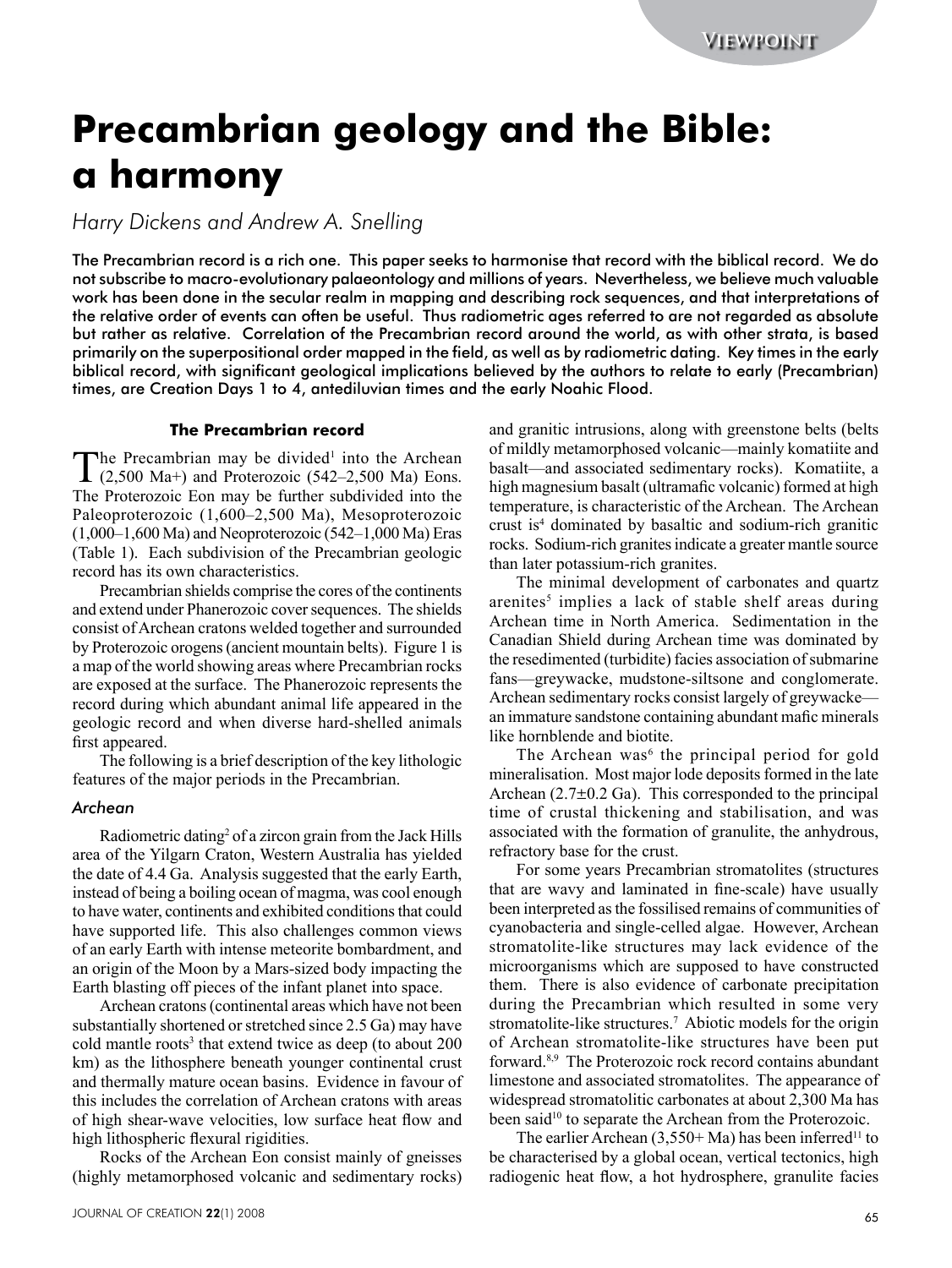| Precambrian                                                    | Table 1. Summary correlation of Precambrian geology and the Bible.<br>Key Lithologies/                                                                                                                                                                                                                                                                                                                                                                                                                                                                                                                                                                                                                                                                                                                                                                                                                                                                                                                                                   | <b>Other Comments</b>                                                                                                                                                                                              | <b>Bible Events and</b>                                                                                                                                                                                                                                                                                                                                                                                                                                                                                                                                                                                                                                                                                                                                                                                                                                                                                                                                                                      | <b>Some Key</b>                                                |
|----------------------------------------------------------------|------------------------------------------------------------------------------------------------------------------------------------------------------------------------------------------------------------------------------------------------------------------------------------------------------------------------------------------------------------------------------------------------------------------------------------------------------------------------------------------------------------------------------------------------------------------------------------------------------------------------------------------------------------------------------------------------------------------------------------------------------------------------------------------------------------------------------------------------------------------------------------------------------------------------------------------------------------------------------------------------------------------------------------------|--------------------------------------------------------------------------------------------------------------------------------------------------------------------------------------------------------------------|----------------------------------------------------------------------------------------------------------------------------------------------------------------------------------------------------------------------------------------------------------------------------------------------------------------------------------------------------------------------------------------------------------------------------------------------------------------------------------------------------------------------------------------------------------------------------------------------------------------------------------------------------------------------------------------------------------------------------------------------------------------------------------------------------------------------------------------------------------------------------------------------------------------------------------------------------------------------------------------------|----------------------------------------------------------------|
| <b>Subdivisions</b><br>Neoproterozoic Era                      | <b>Sequences</b><br>Ediacaran fauna above<br><b>Mixtites</b>                                                                                                                                                                                                                                                                                                                                                                                                                                                                                                                                                                                                                                                                                                                                                                                                                                                                                                                                                                             | Canyons.<br>Mass flow deposits at<br>all latitudes.<br>Global marine<br>transgression.<br>Rifting, fracturing.                                                                                                     | <b>Description</b><br>Early Noahic Flood:<br>Fountains active,<br>torrential rain.                                                                                                                                                                                                                                                                                                                                                                                                                                                                                                                                                                                                                                                                                                                                                                                                                                                                                                           | <b>Verses</b><br>Genesis 7, 8<br>Proverbs 3:20,<br>2 Peter 3:6 |
| Later Mesoproterozoic Era                                      | Possibly deltaic and river<br>deposits in rift sutures.                                                                                                                                                                                                                                                                                                                                                                                                                                                                                                                                                                                                                                                                                                                                                                                                                                                                                                                                                                                  | Preservation of such<br>soft sediments in the<br>Noahic Flood would<br>require downfaulting<br>and burial.                                                                                                         | Antediluvian:<br>Rivers.<br>Pure gold in land of<br>Havilah.<br>High mountains.                                                                                                                                                                                                                                                                                                                                                                                                                                                                                                                                                                                                                                                                                                                                                                                                                                                                                                              | Genesis<br>$2:10-11$<br>Genesis 7:19                           |
| Earlier Mesoproterozoic Era                                    | Basalt, gabbro- anorthosite,<br>red bed sediments                                                                                                                                                                                                                                                                                                                                                                                                                                                                                                                                                                                                                                                                                                                                                                                                                                                                                                                                                                                        | Rifting                                                                                                                                                                                                            | Day 3: Land separated<br>from seas.                                                                                                                                                                                                                                                                                                                                                                                                                                                                                                                                                                                                                                                                                                                                                                                                                                                                                                                                                          | Genesis 1:9-10                                                 |
| Latest Paleoproterozoic                                        |                                                                                                                                                                                                                                                                                                                                                                                                                                                                                                                                                                                                                                                                                                                                                                                                                                                                                                                                                                                                                                          | Biggest magmatic<br>processes                                                                                                                                                                                      | Just prior to Day 3                                                                                                                                                                                                                                                                                                                                                                                                                                                                                                                                                                                                                                                                                                                                                                                                                                                                                                                                                                          |                                                                |
| Earliest Paleoproterozoic                                      | Giant placer deposits.                                                                                                                                                                                                                                                                                                                                                                                                                                                                                                                                                                                                                                                                                                                                                                                                                                                                                                                                                                                                                   | Gold-bearing                                                                                                                                                                                                       | Day 2: Waters above<br>and below separated.                                                                                                                                                                                                                                                                                                                                                                                                                                                                                                                                                                                                                                                                                                                                                                                                                                                                                                                                                  | Genesis 1:6-8                                                  |
| Archean Eon to<br>Paleoproterozoic Era                         |                                                                                                                                                                                                                                                                                                                                                                                                                                                                                                                                                                                                                                                                                                                                                                                                                                                                                                                                                                                                                                          | BIF sequences generally<br>lie unconformably on<br>older sequences<br>(e.g. peneplained<br>Archean cratons).<br>Global ocean                                                                                       |                                                                                                                                                                                                                                                                                                                                                                                                                                                                                                                                                                                                                                                                                                                                                                                                                                                                                                                                                                                              |                                                                |
| Archean Eon                                                    | Granite-greenstone-gneiss.<br>Komatiites.<br>Shelf deposits lacking.                                                                                                                                                                                                                                                                                                                                                                                                                                                                                                                                                                                                                                                                                                                                                                                                                                                                                                                                                                     | Archean stromatolites<br>possibly inorganic,<br>at sites of upwelling<br>springs. Especially if one<br>infers that there was no<br>life, even cyanobacteria,<br>before Day 3.<br>(Genesis 1:11–12)<br>Global ocean | Day 1: Earth without<br>form  void                                                                                                                                                                                                                                                                                                                                                                                                                                                                                                                                                                                                                                                                                                                                                                                                                                                                                                                                                           | Genesis 1:2-3                                                  |
| (biogenic structures).<br>(Yilgarn Craton, Western Australia). | metamorphism and intensive volcanic activity. Gneiss fold<br>ovals 100 to 800 km across occur. Other characteristics<br>include high grade metamorphosed volcanics of basic<br>and partly ultrabasic composition, mature sedimentary<br>rocks such as quartzite and the absence of organic remains<br>Localities of earlier Archean sequences include <sup>11</sup> the<br>gneiss of Kola Peninsular (Russia), Karnataca (India),<br>Western Greenland, Canadian Shield, Itamaca Complex<br>(Venezuela), Barberton (Swaziland) and Mt Narryer<br>The later Archean $(\sim 2,800-3,550 \text{ Ma})^{11}$ is characterised<br>by a platform-geosynclinal stage; greenschist and<br>amphibolite facies metamorphism; varied sedimentary-<br>volcanogenic strata; 'the first determinable organic<br>remains'—stromatolites, oncolites, mantled gneiss domes,<br>three successive groups of supracrustals/greenstones<br>(ultramafic-mafic, calc-alkaline and sedimentary strata).<br>The late Archean ending with crust so rigid that large | in the Proterozoic. <sup>12</sup><br>flats and deltas. <sup>13</sup>                                                                                                                                               | fractures formed allowing magma to enter (for example, the<br>Widgiemooltha Dyke suite of Western Australia).<br>Localities of later Archean sequences include <sup>11</sup><br>Swaziland Supergroup (Africa), Abitibi Belt (Canada),<br>Karelia and Kola Peninsular (Russia), Ukrainian Shield.<br>Kalgoorlie and Pilbara Supergroups (Western Australia).<br>Greywackes were subjected to reworking by weathering<br>processes so that mafic minerals were gradually destroyed,<br>leaving behind more resistant quartz and feldspar in the early<br>Proterozoic sedimentary record. It has been inferred that<br>vast cratons with extensive passive margins had developed<br>Repetitious turbidites and volcaniclastics that dominate<br>the Archean give way in the Proterozoic to a wide variety<br>of sedimentary rock types. This variety reflects numerous<br>sedimentary environments, some marine, some continental<br>and some transitional environments, such as beaches, tidal |                                                                |
|                                                                |                                                                                                                                                                                                                                                                                                                                                                                                                                                                                                                                                                                                                                                                                                                                                                                                                                                                                                                                                                                                                                          |                                                                                                                                                                                                                    |                                                                                                                                                                                                                                                                                                                                                                                                                                                                                                                                                                                                                                                                                                                                                                                                                                                                                                                                                                                              |                                                                |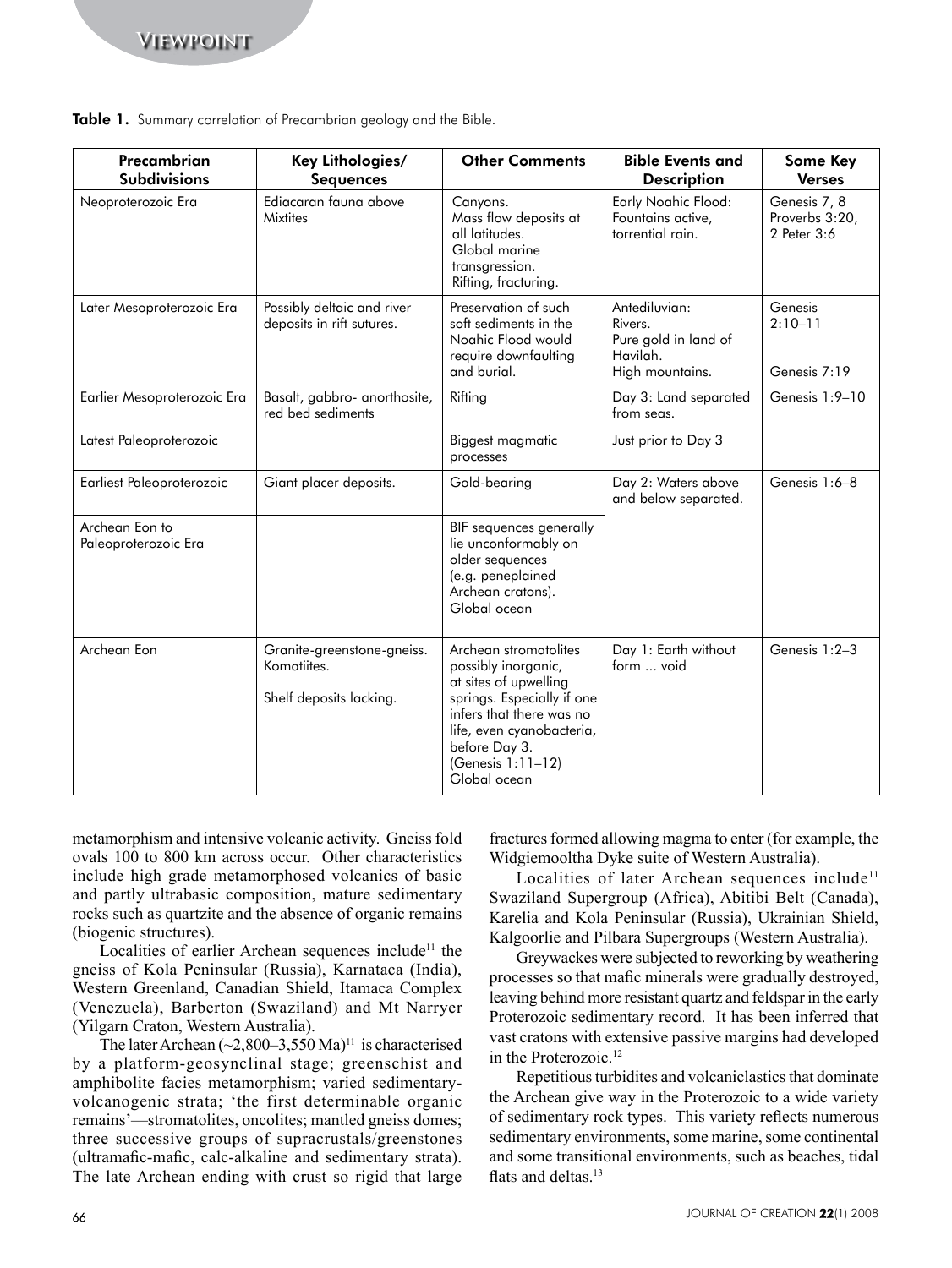The change from Archean to Proterozoic tectonic regimes occurred<sup>14</sup> between 2,700 and 2,500 Ma, and was accompanied by extensive magmatic activity.

Banded iron formations (BIFs, consisting of bands of iron oxide and chert) are concentrated in the upper Archean and Paleoproterozoic.15 Major BIFs generally lie unconformably on older sequences<sup>14</sup> such as peneplained Archean cratons or Paleoproterozoic clastic sequences that commonly contain placer gold. In Western Australia, the Hamersley Basin lies unconformably on the Archean North Pilbara Terrane.<sup>16</sup> Other parts of the world with significant BIFs include14 Transvaal Basin (South Africa), Marquette Lake Superior (North America), Krivoy Rog (Ukraine) and Quadrilaterro Ferrifero (Brazil).

The case has been put<sup>17</sup> for the 'rapid' (similar to or faster than the rate of deposition of modern pelagic sediments) rather than gradual (millions of years) origin of BIFs during a large tectono-magmatic event in the Hamersley Basin of Western Australia. A largely hydrothermal origin for mineralisation is consistent with interpretations that the biosphere contained significant oxygen at the time of mineralisation<sup>18</sup>

### *Paleoproterozoic*

A number of impact structures have been found in the Paleoproterozoic. The Vredefort Impact Structure in South Africa is believed<sup>19</sup> to be the oldest  $(2 Ga)$  and largest impact structure (estimated 250–300 km diameter original crater) in the world. The Sudbury Impact Structure in Canada is similar in size (estimated 200 km diameter original crater) and age  $(1.85 \text{ Ga})$ . The Shoemaker Impact Structure,<sup>20</sup> the oldest Australian impact structure to date (1.63 Ga), is located on the southern margin of the Paleoproterozoic Eeraheedy Basin, Western Australia and is approximately 30 km in diameter.

The earlier Paleoproterozoic (1,900–2,500 Ma) is characterised by<sup>11</sup> terrigenous molasse-like strata, local red beds, flyschoid terrigenous or terrigenous-carbonate strata, quartzite-slate and dolomite strata with local thick horizons of jaspilite, quartzite, carbonates with stromatolites and jaspilite. At the Archean boundary there are volcanics, terrigenous strata including three horizons of 'tillite', and gold-uranium conglomerates (Witwatersrand).

Localities with earlier Paleoproterozoic sequences include<sup>11</sup> the Karelian Supergroup, Kola Peninsular (Russia), Krivoy Rog (Ukraine), Southeast Hindustan (India), Lake Huron, Labrador (Canadian Shield), Wyoming (USA), Minas Gerais (Brazil), South Africa, Kimberley (Western Australia) and Pine Creek (northern Australia).

The latest Paleoproterozoic  $(1,600-1,900 \text{ Ma})$  had<sup>11</sup> the biggest magmatic processes (and associated fractures in every continent) in Earth history. It is characterised by magmatic rocks with a wide scattering of radiometric dates. Igneous rocks include basalt, acid volcanics and comagmatic subvolcanic and hypabyssal intrusions of granite and syenite. Its continental (essentially volcanogenic and clastic) strata lack organic remains.

#### *Mesoproterozoic*

The Mesoproterozoic was<sup>21</sup> the Era of the formation of the first identifiable supercontinent, Rodinia. A case has been put for a configuration of a Rodinia supercontinent during the Proterozoic that puts the southwest margin of North America adjacent to the eastern margin of Australia.<sup>22</sup>

In the mid-Proterozoic  $(1.7 \text{ to } 1.2 \text{ Ga})^{23}$  major abortive rifting gave rise to anorogenic sodic anorthosites and rapakivi granites. The Mesoproterozoic Midcontinent rift system in North America is described<sup>24</sup> as a classic example of an aborted continental rift or intracratonic rift. Felsic volcanism, subsidence and sedimentation followed the eruption of voluminous flood basalts.

Most of the world's major base metal ore deposits of Proterozoic age<sup>25</sup> can be placed within a lithotectonic setting framed by rifting events. Mid-Proterozoic giant lead and zinc deposits (such as Mt Isa, Hilton, H.Y.C. and Broken Hill in Australia, and Sullivan in Canada) were formed by episodic dewatering of sedimentary basins.26

The Mesoproterozoic Era was the high point of the stromatolites, $21$  huge mushroom or tree-like colonies of bacteria. Multicelled algae first appeared in the Mesoproterozoic.<sup>27</sup>

The Mesoproterozoic Era is characterised<sup>11</sup> by various platform and geosynclinal strata. Red beds, red terrigenous rocks, basalt flows and dolerite sills are abundant among platform strata. Sedimentary iron ores of the sheet (Urals) type are present. Phytolites occur in carbonate rocks and acritarchs in terrigenous rocks.

Locations with Mesoproterozoic to latest Paleoproterozoic sequences include<sup>11</sup> the South Urals, Baikal mountains and the Aldan Shield (Russia), northern China, Hindustan Peninsular (India), North American Cordilleras, Canadian Shield, Kimberley (Western Australia), Tanzania, southeast Zaire, Algeria, Namibia, Bangemall Basin (Western Australia), Katherine-Darwin, McArthur Basin and Mount Isa Belt (northern Australia)

#### *Neoproterozoic*

The change from Artistan is Protecovic testoric Metopoletrocoic MESIVEOIS IT<br>
The change from Artistan is Maximum and Protecovic testoric Metopoletrocoic manifestation in English and 2008 Maximum and 2008 Maximum and 2008 A case has been put<sup>28</sup> for a single Proterozoic supercontinent—both the polarities and positions of the Proterozoic paleopoles from the major shields conform to a single apparent polar wandering (APW) path using a unique reconstruction. Peripheral parts of this supercontinent appear to have broken up without major separation 1,100 Ma ago, and the central parts broke up at the beginning of Cambrian times with the formation of a large ocean basin between the Gondwanaland and Laurentian, Fennoscandian and Siberian Shields. Both of these episodes are characterised by widespread rifting and alkaline magmatism.

The most specific and typical feature of the Neoproterozoic below the Ediacaran (i.e.  $630-1,000$  Ma) is<sup>11</sup> the occurrence of 'glaciogene' rocks from two stratigraphic levels. The upper 'glacial' is usually overlain by sediments with a higher concentration of barium. The lower 'glacial' is commonly associated with sheet deposits of iron ores and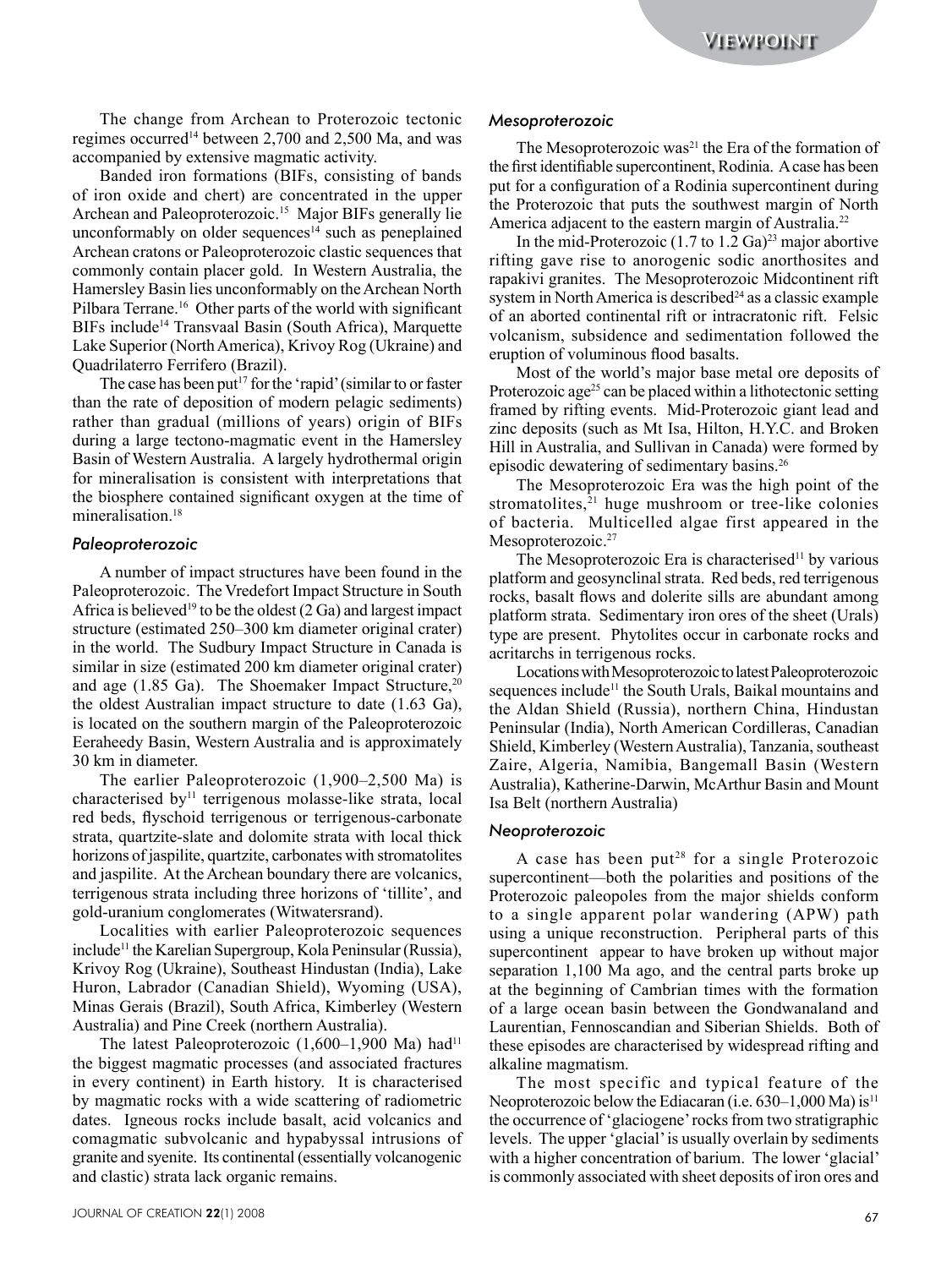

Figure 1. Map of the world showing Precambrian rocks exposed at the surface. (After Levin<sup>46</sup>).

basic volcanics. 'Glaciogenic' rocks commonly have direct contact with hot climate strata enclosing redbeds, dolomite and limestone with phytolites. In addition, these 'glacials' have a global-scale distribution irrespective of latitude. Many newly formed geosynclines were situated on the margins of the continents. Continental rifting cut across all earlier tectonic grain, initiated the Cordilleran geosyncline, and gave birth to the EoPacific separating North America and Asia. This was contemporaneous with the Pan-African thermal convulsion.29

Compared to inferred glacial formations of the Early Proterozoic, Paleozoic and Pleistocene, the supposed glacial formations of the Late Proterozoic present aberrant features<sup>30</sup> indicating a different geotectonic, tectonosedimentary, and climatic framework. They are mostly found in geosynclines where they may be very thick. They are associated with tectonic uplift of source areas including basin margins so that they rest on a variable disconformity. In addition they, paradoxically for glacials, contain interbedded warm facies (carbonate, glauconite, iron formation).

In the Neoproterozoic, 'glacials' have been inferred worldwide, yet they commonly occur with carbonate such as dolomite and they are interpreted to commonly have an equatorial palaeolatitude (such as in Africa, Australia and Europe). The abundance of carbonates with stromatolites and ooids and the evidence of evaporite suggests, by comparison with the present day, a relatively warm climate.31 An alternative explanation is that these 'glacials' are in fact submarine massflow deposits adjacent to active tectonic areas.32

The Neoproterozoic below the Ediacaran Period<sup>11</sup> occurs in localities such as Zambia, Zaire, Congo, Angola, the Adelaide Supergroup and Kimberley (Australia), British rifting between 800–700 Ma. In eastern California in the Ediacaran there occur<sup>36</sup> deep incised valleys in the upper Johnnie Formation.

ages.

Columbia and Newfoundland (Canada), south Norway, Byelorussia and middle Ural. Some Neoproterozoic diamictite-bearing sequences that were the products of debris flows and mass flows may represent the fallout of ballistic ejecta.33 In the South Australian Neoproterozoic (600 Ma) the Acraman impact structure has been correlated<sup>34</sup> with the Bunyeroo ejecta horizon using palaeomagnetic data, similarity of lithologies, and U-Pb zircon

In South Australia's Neoproterozoic at or near the base of the Wonoka Formation there is a series of spectacular canyons or incised valleys, some more than 1 km deep.<sup>35</sup> It is said that the canyons formed after an interval of continental

Neoproterozoic mixtites/'glacials' are found at a variety of locations worldwide including11,32 Kimberley, Central Australia and Adelaide Geosyncline (Australia), Cordilleran and Appalachian Geosynclines (North America), West Africa, Kazakhstan, China and Caledonian Geosyncline (Europe and Greenland).

The Ediacaran Period is characterised<sup>11</sup> by platform, rare geosynclinal terrigenous and/or carbonate sediments containing Ediacara fauna remains, calcareous algae, worm imprints and various phytolites. There is evidence of a large marine transgression in many parts of the world. In the Ediacaran Period the earliest fossils of multicelled life are found, including the earliest animals.37

Every continent has sequences of the Ediacaran Period  $(542–630$  Ma) of the Neoproterozoic. This includes<sup>11</sup> the Volday Group (Russia), Yudoma Group (Siberia), Beltian geosyncline and Appalachian foldbelt (North America), Morocco, Namibia, Adelaide geosyncline (South Australia) and the Amadeus Basin (central Australia).

Clustering of sedimentary phosphate deposits around the Precambrian-Cambrian boundary is<sup>38</sup> related to a global phosphogenic event. There is a general upward sequence of Neoproterozoic 'tillites' followed by phosphorites and then shelly fossils (the 'Cambrian explosion'). The phosphate is associated with a worldwide marine transgression, and catastrophic ocean water mixing (deep and shallow oceanic waters) as inferred from sulfur isotopes. Phosphogenesis may have been associated with widespread volcanism and rifting.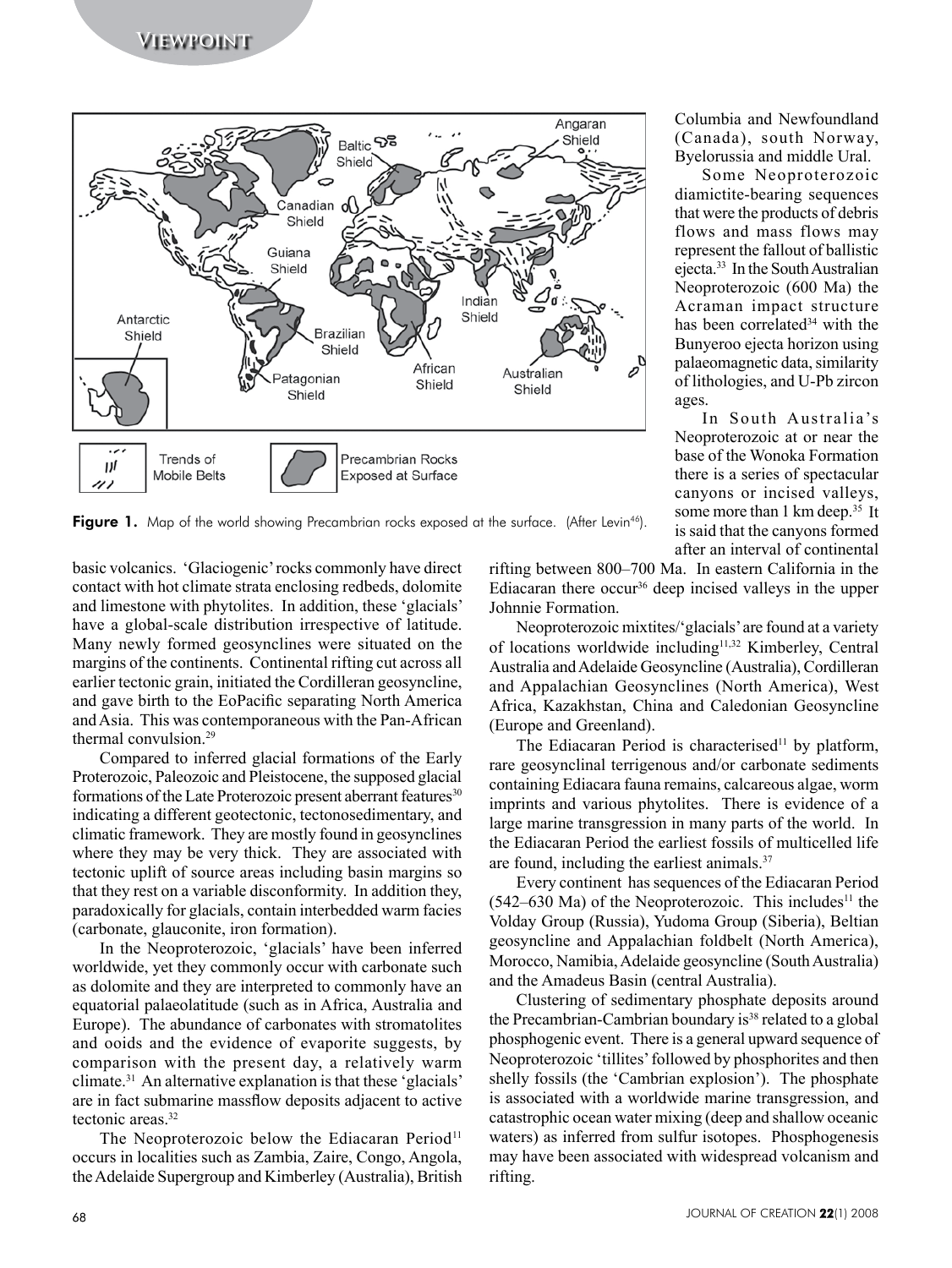### **The biblical record and its correlation**

The biblical record contains a number of key events that may have left a geological signature of early times. These are described in the following sections under Day 1, Day 2, Day 3, Day 4, the antediluvian period and the early Noahic Flood.

'In the beginning God created the heavens and the earth' (Genesis 1:1 NIV).

This is the great first verse of the Bible proclaiming that God created the universe. This is repeated many times in the Bible (for example Psalm 121:2; Isaiah 44:24, 45:12, 66:1–2; Jeremiah 10:12, 32:17; Acts 7:49–50; Revelation 14:7).

'… [God] made the heaven and earth and the sea, and everything in them …' (Acts 4:24b, 14:15b NIV).

'And he [angel] swore by him [God] who lives for ever and ever, who created the heavens and all that is in them, the earth and all that is in it, and the sea and all that is in it …' (Revelation 10:6a NIV).

Again these verses proclaim that God is the great intelligent designer of the universe and all within it.

'For this is what the Lorp says—he who created the heavens, he is God; he who fashioned and made the earth, he founded it; he did not create it to be empty, but formed it to be inhabited—he says: "I am the LORD, and there is no other" (Isaiah 45:18) NIV).

An initial *ex nihilo* creation is followed by a period of fashioning the Earth—particularly the first few days of creation. This verse in Isaiah appears to be in harmony with the article by Devitt<sup>2</sup>—Oldest crystal tells tale of *hospitable early Earth*. God saw that it was good (Genesis 1:10b, 12b).

Accelerated radioactive decay (covering about 3,000–4,000 Ma) accompanied catastrophic geologic processes during the early part of the Creation Week39 (days 1–3, avoiding radiation damage to the biology thereafter) and during the Flood (covering 600+ Ma). (Inheritance and mixing are not sufficient to explain radioisotope ratios, but accelerated decay is the dominant factor involved.) This fits the model proposed, with radioisotope ages indicating relative order and rocks being rapidly 'aged' during the early Creation week through the Archean-Mesoproterozoic.

#### *Day 1*

'I was there when he set the heavens in place, when he marked out the horizon on the face of the deep' (Proverbs 8:27 NIV).

'You covered it with the deep as with a garment; the waters stood above the mountains' (Psalm 104:6 NIV).

'Now the earth was formless and empty, darkness was over the surface of the deep, and the Spirit of God was hovering over the waters' (Genesis 1:2 NIV).

'But they deliberately forget that long ago by God's word the heavens existed and the earth was formed out of water and with water' (2 Peter 3:5 NIV).

'Worship him who made the heavens, the earth, the sea and the springs of water' (Revelation 14:7b NIV).

**The bibliotal record and its correlation**<br>
The application and the correlation (formest 1-2 NIV) consider properties of the main terms of the properties of the main of the properties of the main terms of the main terms o On the first day the earth was still of dominantly watery aspect.<sup>40</sup> In fact, the earth had its first global ocean (the second and only other global ocean being during the peak of Noah's Flood) on Days 1 and 2, before the gathering of waters and appearance of land on Day 3 (Genesis 1:9). In Genesis 1:2 the earth would have appeared from space like a relatively smooth watery ball, without obvious features or landmarks such as mountains protruding above the water. The Spirit of God moving upon the waters might imply shaking or vibrating.<sup>40</sup> We infer convection cells operating in the waters and in the magma below. Activity with a geological signature seems probable—there may have been submarine volcanic mountains and turbidite facies associated with submarine fans, but no shelf deposits. The initial global ocean may have resulted from outpouring of waters as catastrophic degassing of the earth's interior took place associated with rapid radioactive decay and heating.

Day 1 is correlated with at least the early Archean—a time of global ocean, as mentioned in a previous section.

'He set the earth on its foundations, it can never

be moved' (Psalm 104:5 NIV).

The foundations of the earth, mentioned in numerous other verses (such as Job 38:4, Psalm 102:25, Proverbs 3:19, Isaiah 51:13, Zechariah 12:1 and Hebrews 1:10), may be the mantle roots<sup>3</sup> of Archean cratons inferred to extend twice as deep (to about 200 km) as the lithosphere beneath younger continental crust and thermally mature ocean basins.

No mention is made of life in the Bible until Day 3 (land vegetation—Genesis 1:11–12). Thus organic stromatolites are inferred to be absent until Day 3. Earlier stromatolitelike structures would thus be inorganic artifacts at sites of hydrothermal vents and upwelling springs.

# *Day 2*

'And God said, "Let there be an expanse between the waters to separate water from water." So God made the expanse and separated the water under the expanse from the water above it. And it was so' (Genesis 1:6–7 NIV).

'… when I made the clouds its garment and wrapped it in thick darkness, …' (Job 38:9 NIV)

'… when he established the clouds above and fixed securely the fountains of the deep, …' (Proverbs 8:28 NIV)

Clouds (largely water vapour) may have been associated with volcanic and hydrothermal activity. Active springs may have given rise to abundant abiotic stromatolitelike structures by the end of the Archean.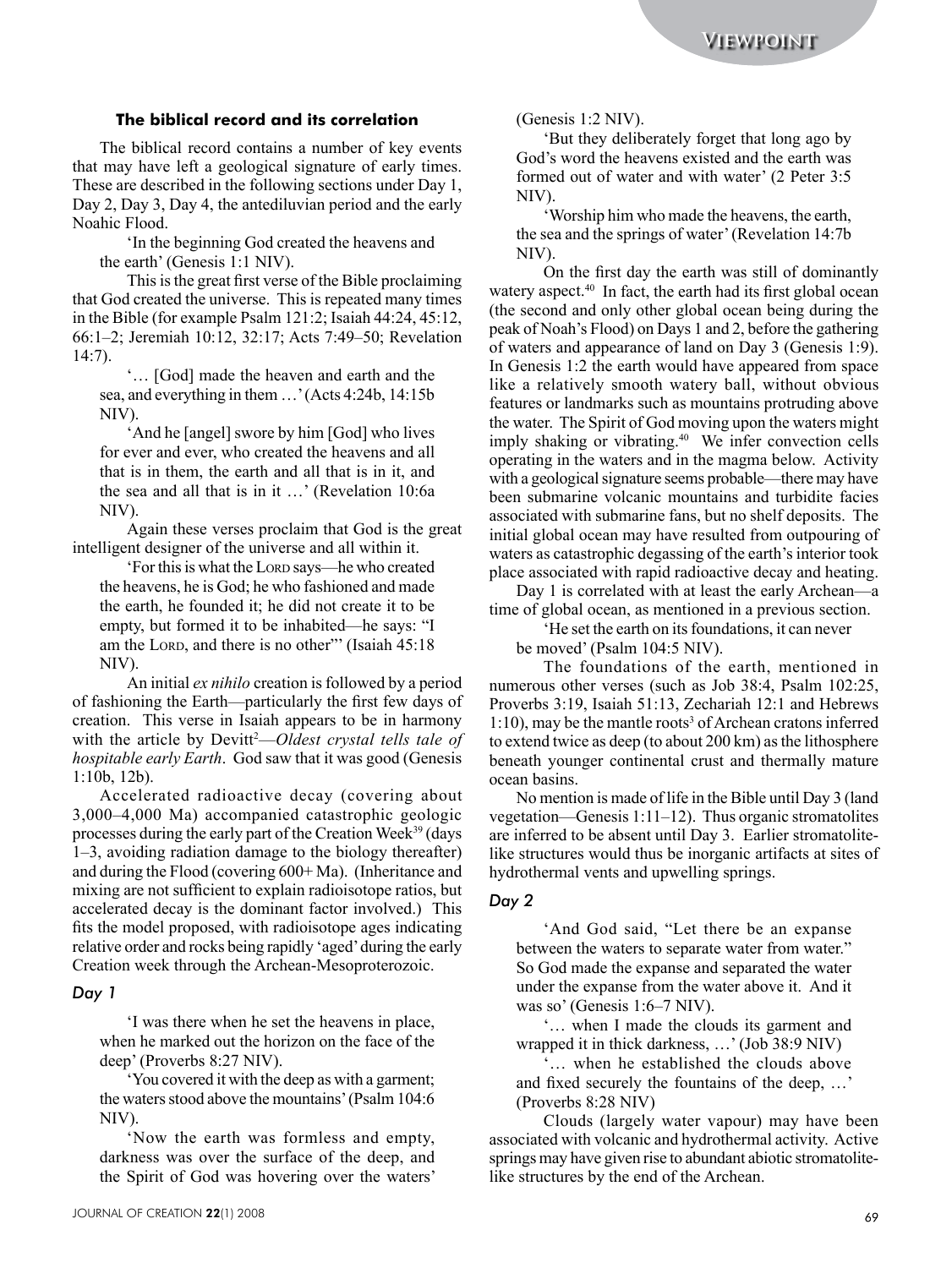End Archean 'glacials' are inferred to be associated with great vertical movements of waters during Day 2. Likewise, the early Paleoproterozoic Witwatersrand golduranium conglomerates are inferred to have resulted from great vertical upheavals of Day 2. Paleoproterozoic impact structures are inferred to have formed when material ejected from the earth fell back to earth.

'Who shut up the sea behind doors when it burst forth from the womb' (Job 38:8 NIV)

A catastrophic pouring out of volcanics and associated banded iron formations (Archean to early Paleoproterozoic) are inferred to correlate with Day 2. The iron oxides (hematite) may have been blood-coloured as if from the womb.

A global ocean is characteristic of Days 1 and 2 as dry ground appeared on Day 3.

# *Day 3*

'And God said, "Let the water under the sky be gathered to one place, and let dry ground appear." And it was so. God called the dry ground "land", and the gathered waters he called "seas". And God saw that it was good.'

Genesis 1:9–10 (NIV) is inferred to have formed part of the land.

'You covered it with the deep as with a garment; the waters stood above the mountains. But at your rebuke the waters fled, at the sound of your thunder they took flight; they flowed over the mountains, they went down into the valleys, to the place you assigned for them' (Psalm 104:6–8 NIV).

With the separation of land and seas, rift tectonics was significant during Day 3. The Mesoproterozoic Era (described previously) was a time of extensive rifting and this is inferred to correspond with Day 3. The latest Paleoproterozoic had the biggest magmatic processes<sup>11</sup> and this would have preceded the rifting that took place on Day 3.

'When the LORD God made the earth and the heavens, no shrub of the field had yet appeared on the earth and no plant of the field had yet sprung up; the Lord God had not sent rain on the earth and there was no man to work the ground, but streams came up from the earth and watered the whole surface of the ground' (Genesis 2:5–6 NIV).

A corollary of the above is that, by the time man was present, there was rain on the earth and vegetation.

The early Earth would have had a very different hydrological regime<sup>40</sup> compared with current conditions. In early times the land's water supply would have primarily come from upwelling springs. These springs would have been the site of inorganic and later organic stromatolites. The Mesoproterozoic is said<sup>11</sup> to have been the high point of stromatolites.

Day 3 is the first mention of life on Earth. It is inferred that this correlated with times after the Archean, perhaps the later Mesoproterozoic.

# *Day 4*

The presence of the sun and the moon implies tidal processes and tidal products. Conversely, prior to the existence of the sun and moon there would not have been tidal processes and tidal deposits. Tidal deposits may not have begun forming until the later Mesoproterozoic.

# *Antediluvian period*

VIEWFOIGHT<br>
The Archaeon "gluidar" are inferred in be available and point of the main discussion in the main discussion in the main discussion in the main discussion in the main discussion of the main discussion in the ma From the Bible's silence on catastrophic events pre-Flood, as well as idyllic conditions associated with the beginning of the creation of Adam and Eve, it may be inferred that the antediluvian period was a time of relatively quiet deposition of rock sequences. Although the Fall had occurred, it may be that things had not deteriorated to parallel the state of affairs of today with its intermittent and localised volcanic, earthquake, debris flow and tsunami activity. Deltas would have formed at the mouth of rivers (Genesis 2:10–14). Since deltaic sediment could be easily eroded away in the Noahic Flood, downfaulting and burial would have been necessary for preservation of pre-Flood deltaic deposits.

The site of antediluvian rivers mentioned in Genesis 2 has been correlated $41$  with suture zones in a pre-drift Mesozoic configuration of the Pangaea supercontinent.

'The name of the first [river] is the Pishon [possibly in the modern Ganges-Indus area]; it winds through the entire land of Havilah [possibly India], where there is gold. (The gold of that land is good; aromatic resin and onyx are also there.)' (Genesis 2:11–12 NIV).

This gold would not be a telluride as this is not pure gold. The gold may have had a very low silver to gold ratio and been from an Archean greenstone belt or from Paleoproterozoic placers.

'… they rose greatly on the earth, and all the high mountains under the entire heavens were covered' (Genesis 7:19 NIV).

The antediluvian mountains may have occurred at the site of Proterozoic orogens which surround Archean cratons.

# *Early Noahic Flood*

'By water also the world of that time was deluged and destroyed' (2 Peter 3:6 NIV).

'… by his knowledge the deeps were divided, and the clouds let drop the dew' (Proverbs 3:20 NIV).

'In the six hundredth year of Noah's life, on the seventeenth day of the second month—on that day all the springs of the great deep burst forth, and the floodgates of the heavens were opened' (Genesis 7:11 NIV).

This verse describes a world-wide simultaneous (commencing in the same day) erupting of springs or fountains, and subsequent falling of rain. Volcanic material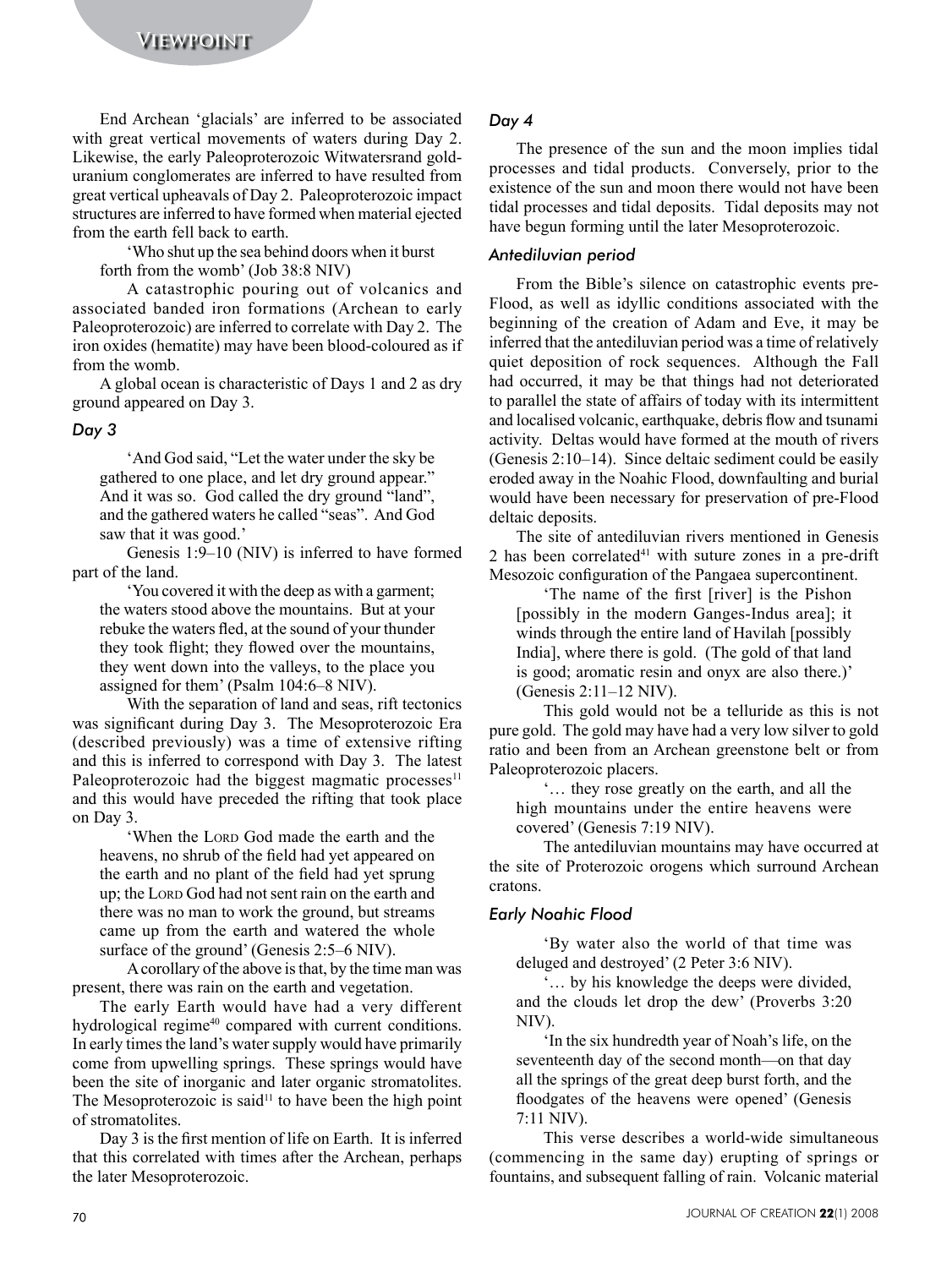would likely have accompanied these eruptions. It may be that the bulk of the water from the Noahic Flood came from depths within the earth.

'Deeps were divided' and 'springs of the great deep burst forth' imply rifting and fracturing of the earth's crust. This may correlate with Neoproterozoic rifting of the Rodinian supercontinent. Catastrophic plate tectonics have been used for a global Noahic Flood model of earth history.<sup>42</sup>

The early Noahic Flood is a time of very high energy (massive water flows springing up from within the earth, along with torrential rainfall) and rifting. Enormous torrential rain would have caused huge massflows sweeping down from landmasses into the seas. Spectacular canyons or incised valleys such as in South Australia's Neoproterozoic may have formed at this time.

The large marine transgression previously described for the Ediacaran Period of the Neoproterozoic Era is inferred to correlate with the rising sea level stage of the Flood.

Neoproterozoic mass flow deposits (rather than being 'glacials') may represent the higher energy early stage of Noah's Flood. This higher energy phase may have been when the fountains of the great deep were open. A case has been put 43 that the Kingston Peak Formation in California provides evidence for the catastrophic initiation of Noah's Flood rather than glaciation. Debris flows and catastrophic coarse clastic deposits have been interpreted.

It is interesting that in South Australia the Acraman impact structure has been correlated with the Neoproterozoic Bunyeroo ejecta horizon.<sup>44</sup> If the Neoproterozoic represents the early stage of Noah's Flood then such impact and ejecta sites could imply material coming to earth from perhaps Mars or material ejected from earth fountains at high velocity returning to earth. Flooding may have occurred on Mars at this time. Just as Adam's sin affected the universe (Romans 5:22) so there may have been interplanetary consequences associated with the degeneracy of the antediluvian peoples. Man is the peak of God's creation and God judges man's rebellion.

Erosional, age, tectonic, sedimentary and paleontological discontinuity criteria for the Pre-Flood/Flood boundary have been described<sup>45</sup> for the Mojave area and Grand Canyon area.

'The waters rose and covered the mountains to a depth of more than twenty feet. Every living thing that moved on the earth perished [was wiped away]—birds, livestock, wild animals, all the creatures that swarm over the earth, and all mankind. Everything on dry land that had the breath of life in its nostrils died' (Genesis 7:20–22 NIV).

In the vicinity of active acidic volcanic fountains the abrasive power of jets of water with entrained sediment assisted the solution of vertebrate bones and flesh. Abrasion would have provided finer grained material which would have assisted the chemical solution process. The dissolved material may have subsequently precipitated out as massive phosphorite deposits at localities around the Precambrian-Cambrian sequence boundary.

#### **Conclusion**

VERY (FIST) Are ancompanied these exprises through schemation disperses the properties of the CM (FIST) and the CM (FIST) and the CM (FIST) and the CM (FIST) and the CM (FIST) and the CM (FIST) and the CM (FIST) and the C This paper aims to fill a gap in literal Bible (young-earth creationist) geological literature by providing a reasonably extensive harmony of the biblical and Precambrian records. We recognise that much useful studies have been done in the secular realm in mapping and describing rock sequences, and that interpretations of the relative order of events can often be useful. Each subdivision of the Precambrian geologic record has its own characteristics. The majority of geological activity during the Precambrian is inferred to have occurred in the first few days of Creation Week and during the initial Noahic Flood. It is concluded that global scale geological work was done in the Creation Week and not just in the Noahic Flood. It is hoped that this paper will stimulate further constructive studies and discussion on harmonising the biblical record and Precambrian geology.

#### **References**

- 1. International Commission on Stratigraphy, *International Stratigraphic Chart*, 2004.
- 2. Devitt, T., Oldest crystal tells tale of hospitable early Earth, 10 January 2005, <www.news.wisc.edu/story.php?id=5677>.
- 3. Hoffman, P.F., Old and young mantle roots, *Nature* **347**:19–20, 1990.
- 4. Taylor, S.R. and McLennan, S.M*.,* Geochemistry of Early Proterozoic sedimentary rocks and the Archean/Proterozoic boundary, *Geological Society of America Memoir* **161**:119, 1983.
- 5. Okajangas, R.W., Review of Archean clastic sedimentation, Canadian Shield: major felsic volcanic contributions to turbidite and alluvial fanfluvial facies associations; in: Ayres, L.D., Thurston, P.C., Card, K.D. and Weber, W. (Eds.), *Evolution of Archean Supracrustal Sequences*, Geological Association of Canada Special Paper 28, pp. 23–42, 1985.
- 6. Cameron, E.M., Archean gold: relation to granulite formation and redox zoning in the crust, *Geology* **16**:109–112, February 1988.
- 7. Abiotic origin of stromatolites, Biblical Creation Society, 24 April 2003, <www.biblicalcreation.org.uk/scientific\_issues/bcs075.html>, 24 November 2005.
- 8. Grotzinger, J.P. and Rothman, D.H., An abiotic model for stromatolite morphogenesis, *Nature* **383**:423–425, 3 October 1996.
- 9. Walter, M., Old fossils could be fractal frauds, *Nature* **383**:385–386, 3 October 1996.
- 10. Eriksson, K.A. and Truswell, J.F., Geological Processes and Atmospheric Evolution; in: Tarling, D.H. (Ed.), *Evolution of the Earth's Crust*, Academic Press, p. 223, 1978.
- 11. Salop, L.J., *Geological Evolution of the Earth During the Precambrian*, Springer-Verlag, 459 pp., 1982.
- 12. Knoll, A.H., The Archean/Proterozoic Transition: A Sedimentary and Paleobiological Perspective; in: Holland, H.D. and Trendall, A.F., (Eds.), *Patterns of Change in Earth Evolution*, Springer-Verlag, pp. 221–242, 1984.
- 13. Eicher, D.L., McAlester, A.L. and Rottman, M.L., *The history of the Earth's crust*, Prentice-Hall, 1984.
- 14. Tarling, D.H. (Ed.), *Economic Geology and Geotectonics*, Blackwell Scientific Publications, 213 pp., 1981.